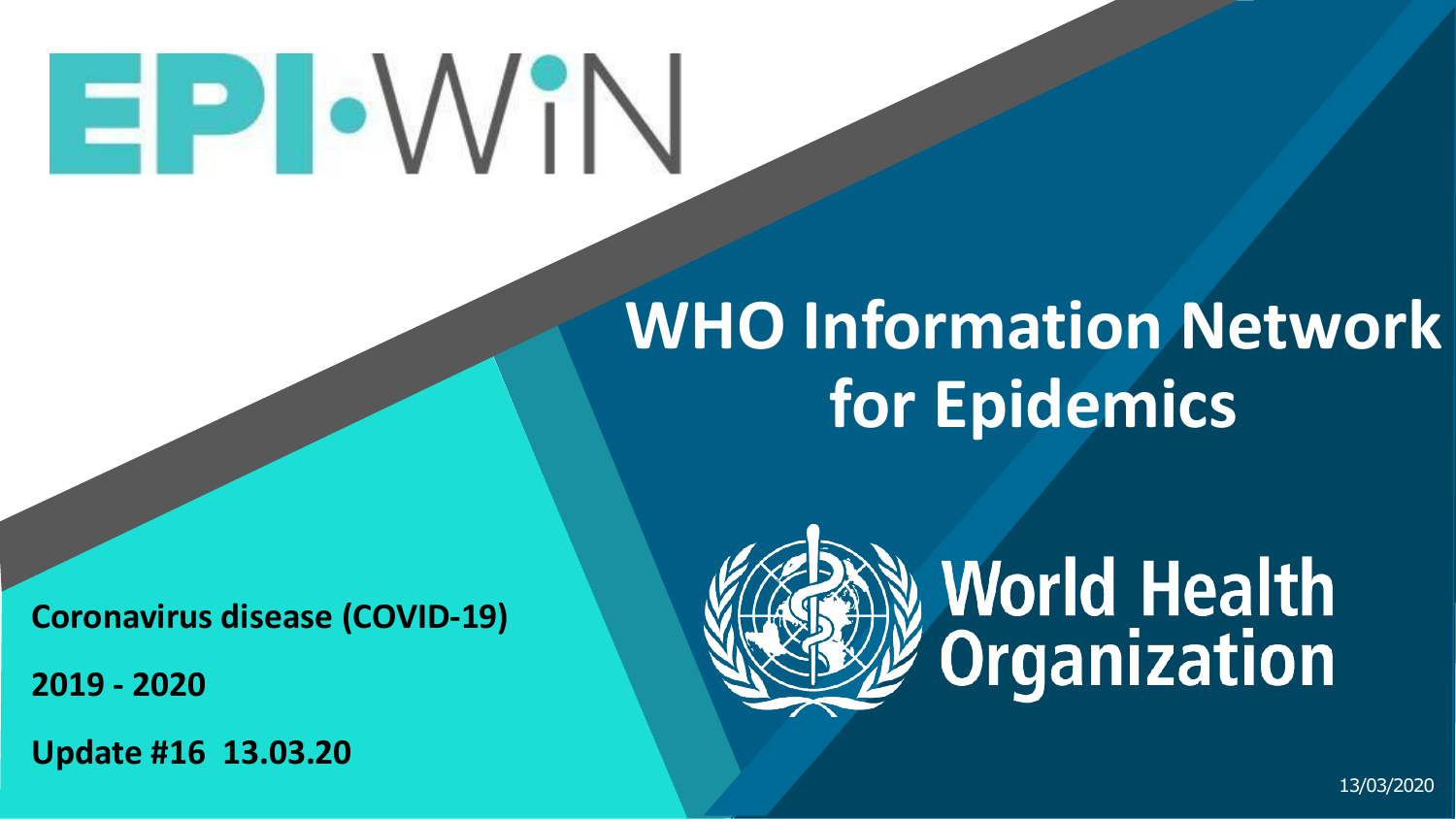#### Current Situation



Source: WHO Situation dashboard



Cases by country/territory/area (as of 13 March 6am Gva)

### **Globally, between 31 Dec 2019 - 13 Mar 2020**

- **A total of 132,624 confirmed cases:**
	- 80,991 cases in China
	- 51,633 cases from 122 countries/states/territories (39% of cases globally)
- **4,957 deaths**
	- 3,180 in China and 1,777 outside of China

### **Last 24 hours**

- **7,881 new confirmed cases of which 11 are in China**
- 349 new deaths of which 7 are in China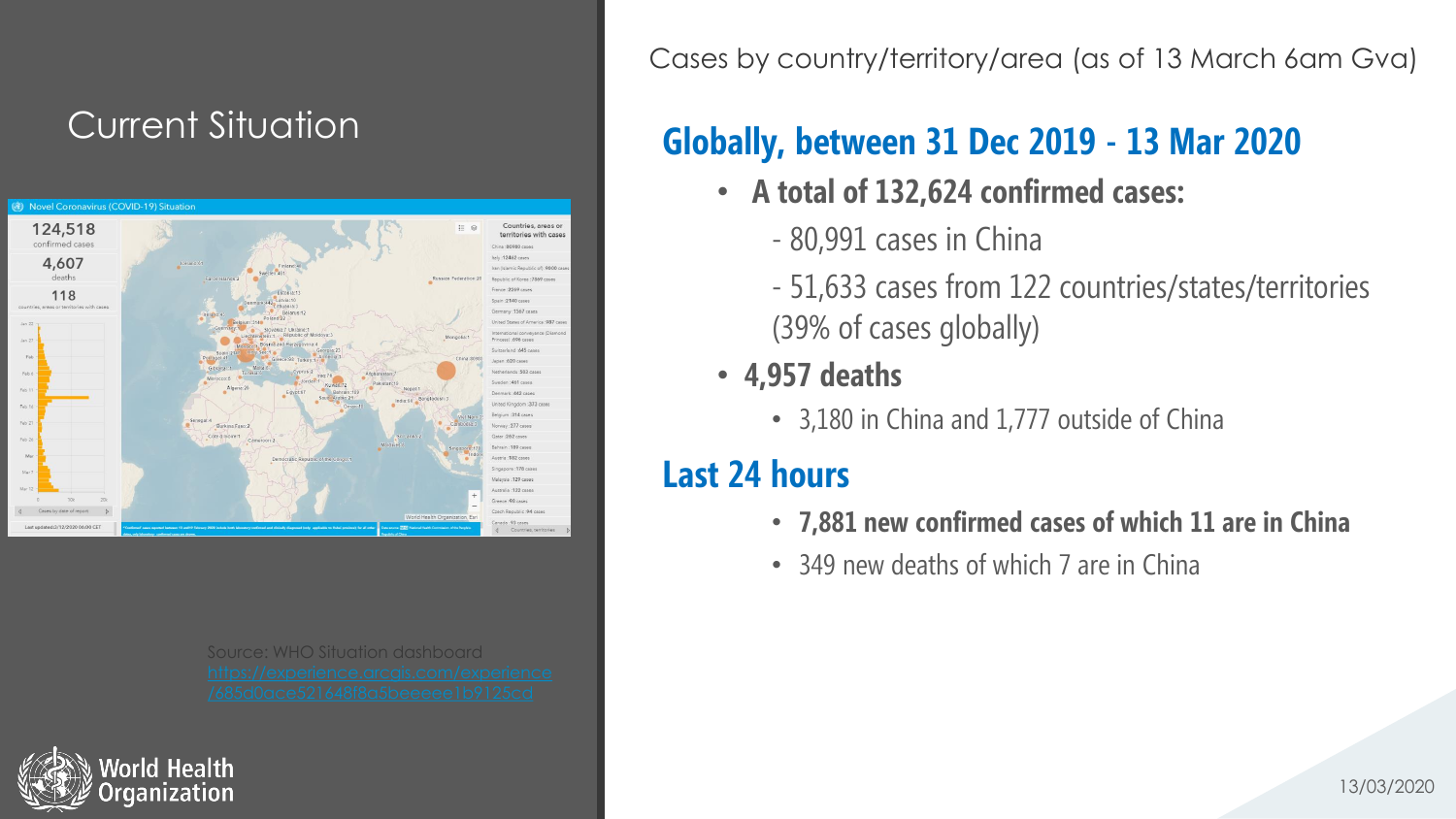### New Cases per day of COVID-19 since 1 February 2020

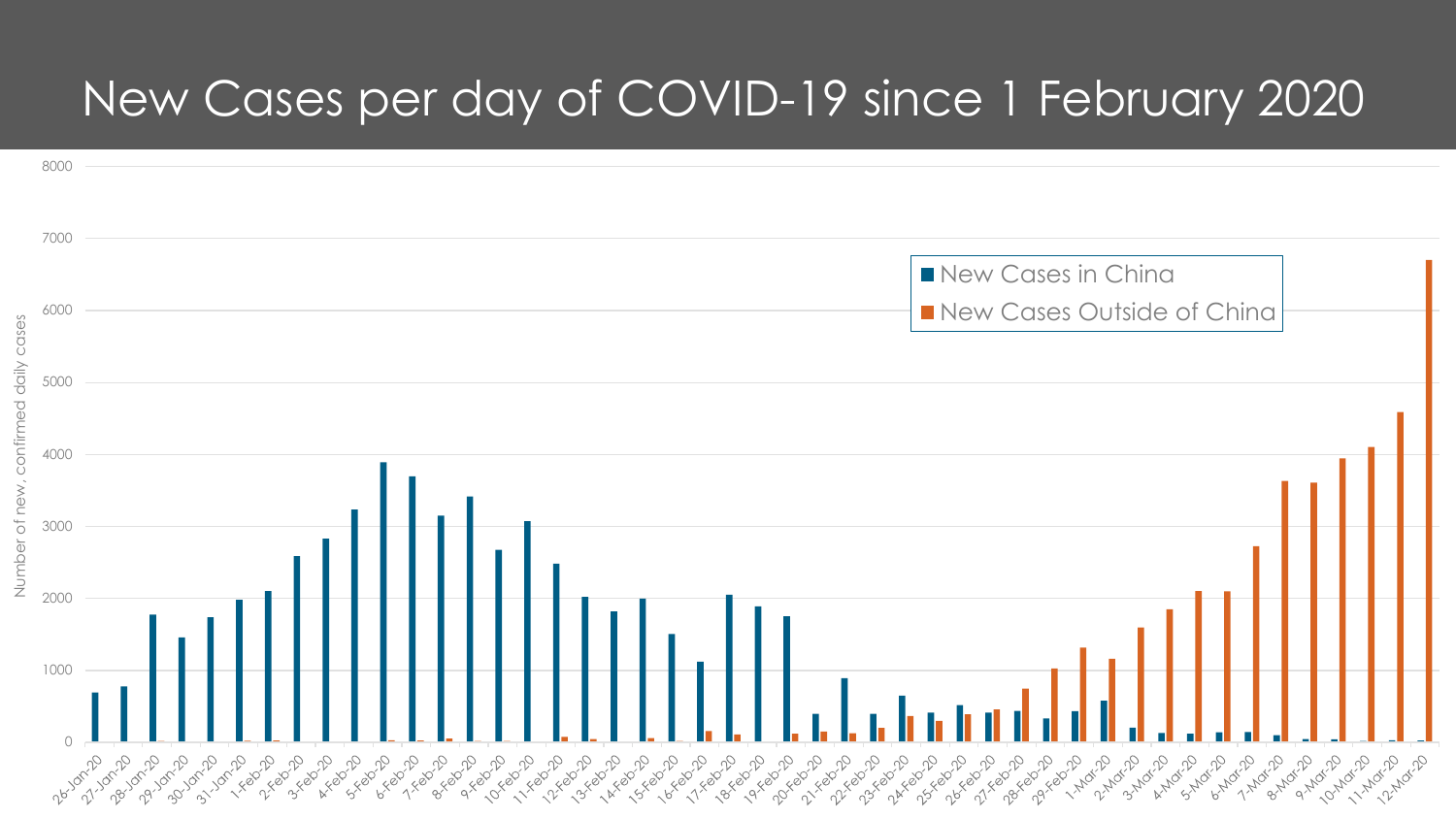### 11 March 2020 - COVID-19 can be characterized as a pandemic

#### **Key messages**

- COVID-19 is a pandemic that can be **controlled**
- A comprehensive approach is needed but "containment" is still the major objective
- Countries can change the course of the pandemic



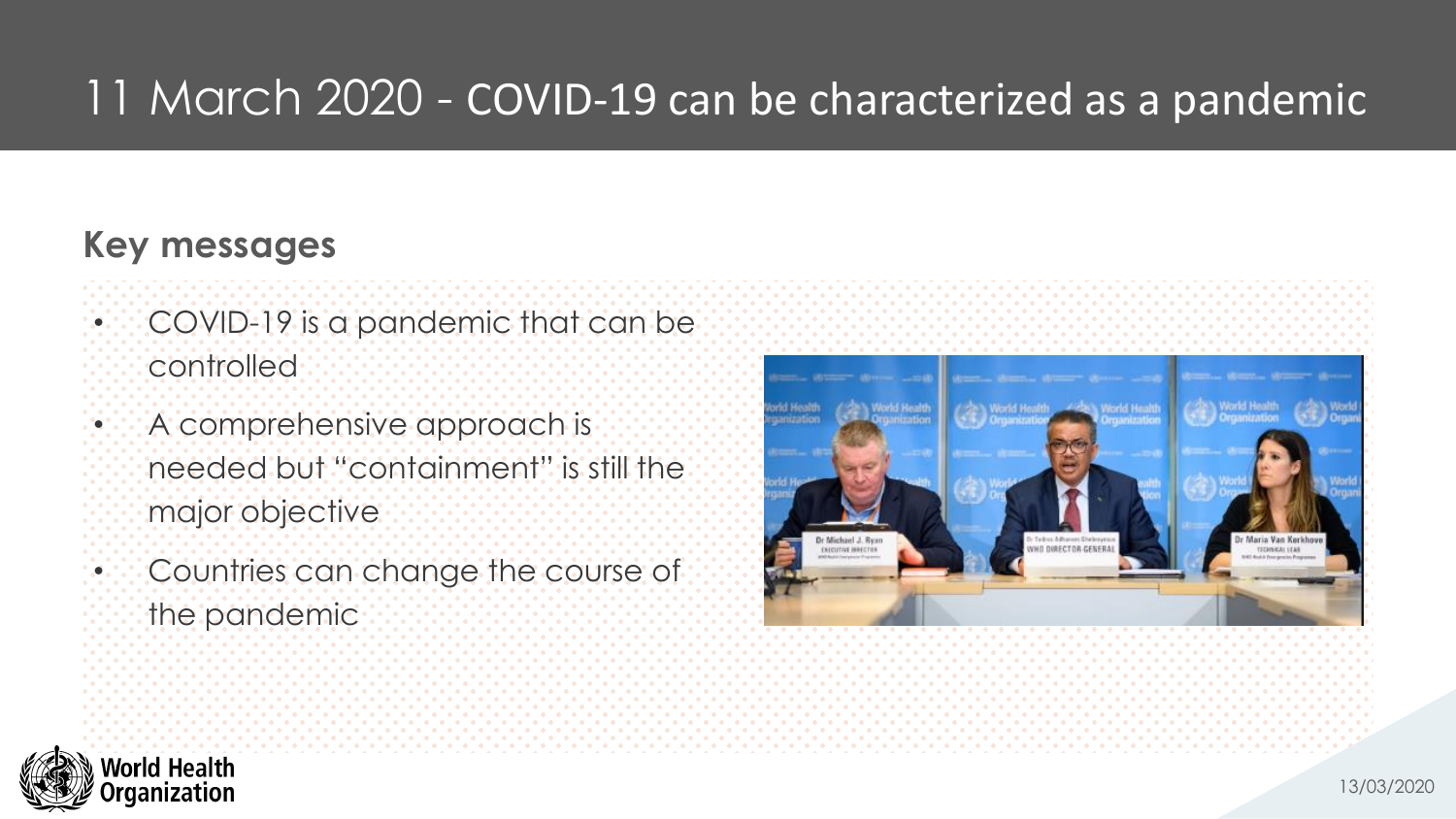## What led to WHO characterizing COVID-19 as a pandemic?





**Number of confirmed cases notified under IHR or from <b>and action official government sources as of 12 Mar 6AM)**

#### **1. Severity and an increase in transmission**

In the previous 2 weeks:

- number of cases of COVID-19 outside China has increased 13-fold
- number of affected countries has tripled
- $\cdot$  >125,000 cases in 118 countries (2/3 of the global population)
- $\cdot$  >4,600 deaths

# **2. The need for urgent and aggressive**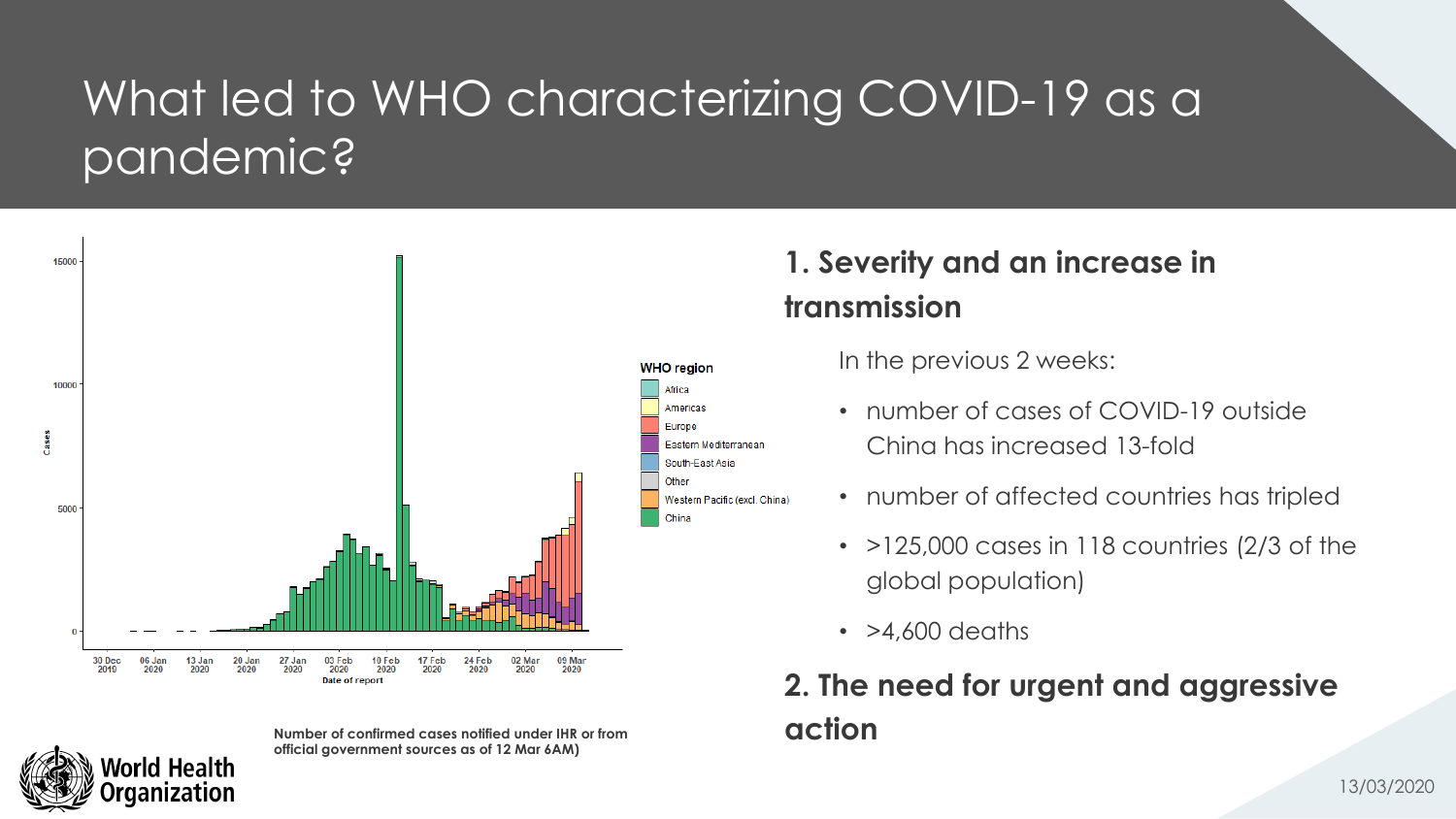## WHO calls upon countries to implement a whole-ofgovernment, whole-of-society approach

- Activate and scale up emergency response mechanisms.
	- Communicate with people about the risks and how they can protect themselves.
	- Find, isolate, test and treat every case and trace every contact.
	- Ready hospitals. Protect and train health workers. Encourage an all-of-society response and community spirit.

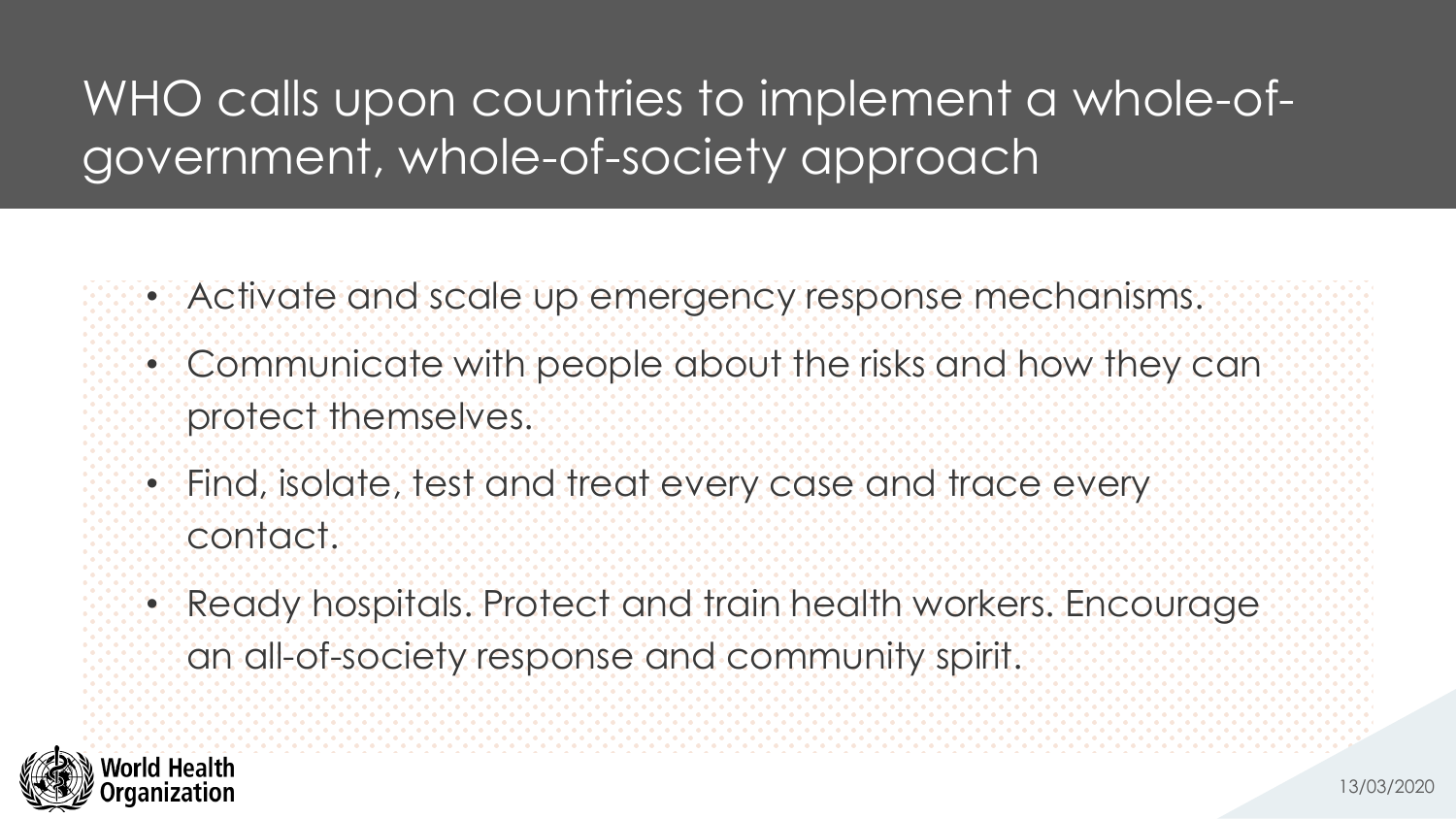# Considerations for Home Care of patients with suspected or confirmed COVID-19

4 February

https://www.who.int/publications-detail/home-care-for-patients-with-suspected-novel-



13/03/2020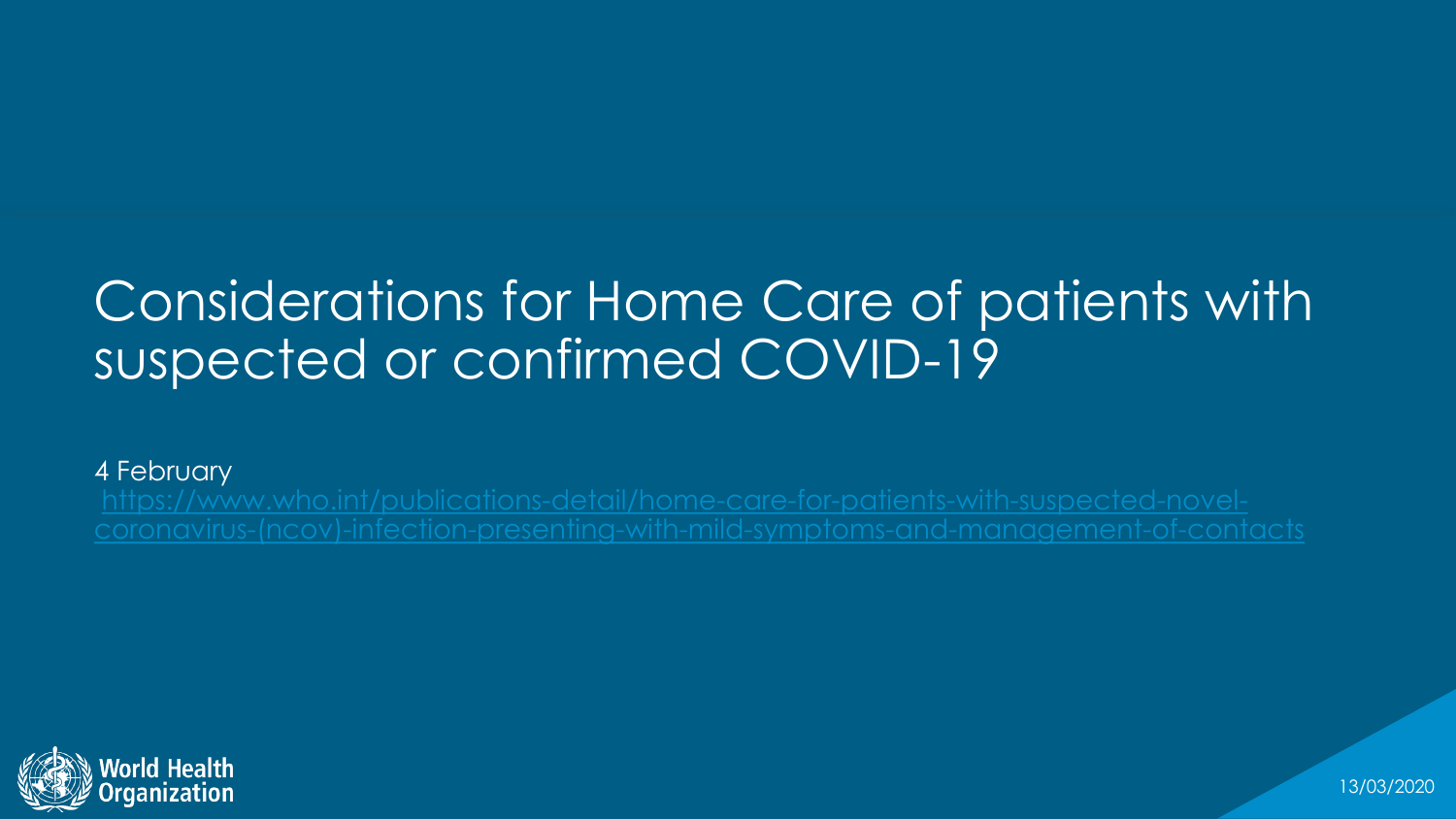### In the context of this home care guidance:

Caregivers refer to parents, spouses, other family members or friends without formal healthcare training who may be looking after:

- A person who is ill with fever and cough
- A person with suspected coronavirus disease
- A person confirmed with coronavirus with mild symptoms, such as fever and cough



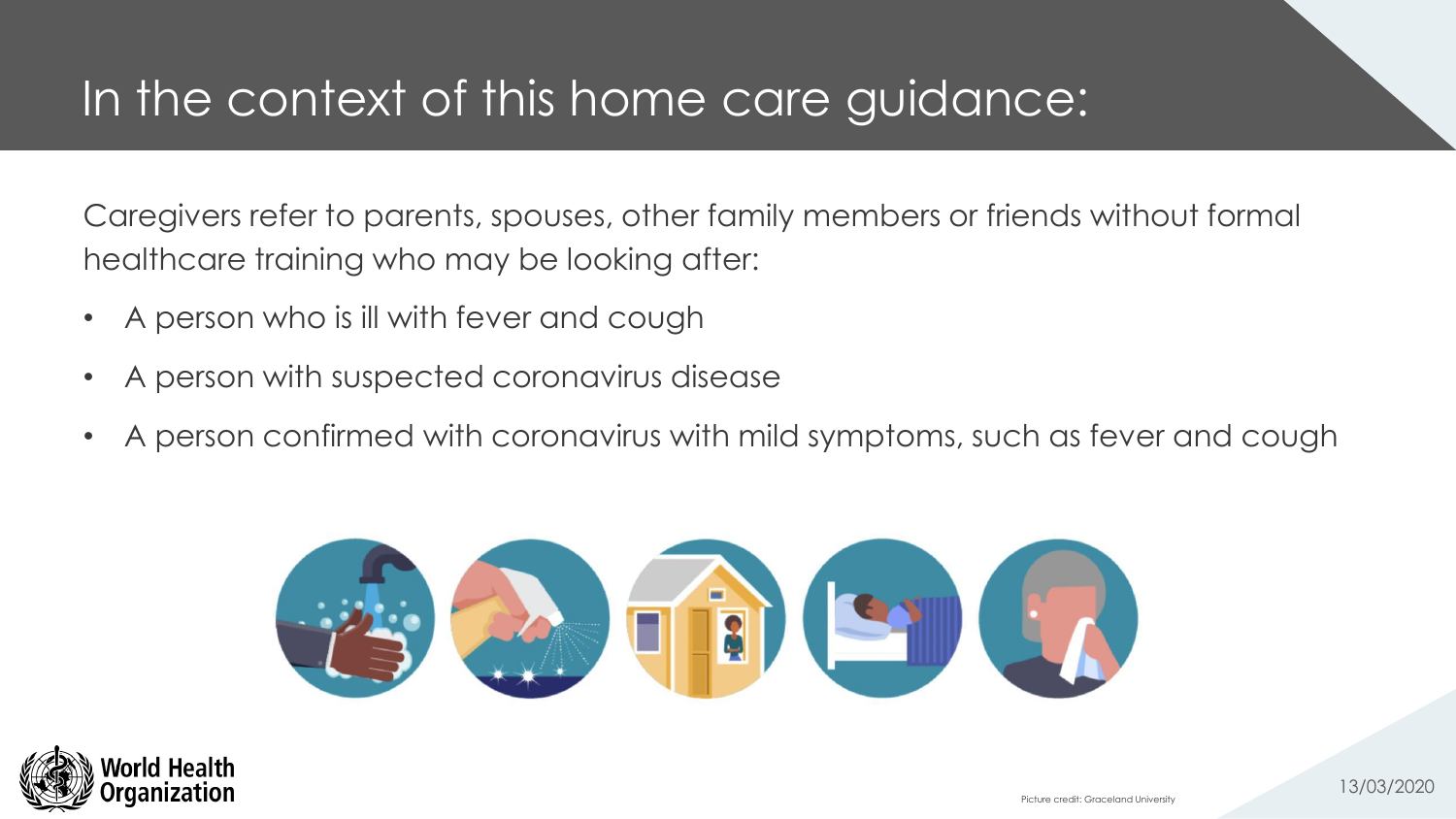### Advice for the caregiver

**The caregiver should be one person only (if possible) who is in good health. The caregiver should…**

- Make sure the ill person **rests, drinks plenty of fluids and eats nutritious food**.
- **Wear a medical mask when in the same room with the ill person**. Do not touch the mask during use. Masks should be discarded after use.
- **Clean hands with soap and water or alcohol-based hand rub** after any type of contact with the ill person or their surroundings; before, during and after preparing food; before eating; and after using the toilet.
- **Use dedicated dishes, cups, eating utensils, towels and bedlinens** for the ill person.
- **Wash dishes, cups, eating utensils, towels, or bedlinens** used by the ill person with soap and water.
- Identify frequently touched surfaces (such as counters, tabletops, doorknobs, bathroom fixtures, toilets, phones, keyboards, tablets, and bedside tables). **Regularly clean and disinfect the surfaces frequently touched by the ill person.**
- **Contact your health care facility or doctor** if the ill person worsens or experiences difficulty breathing.

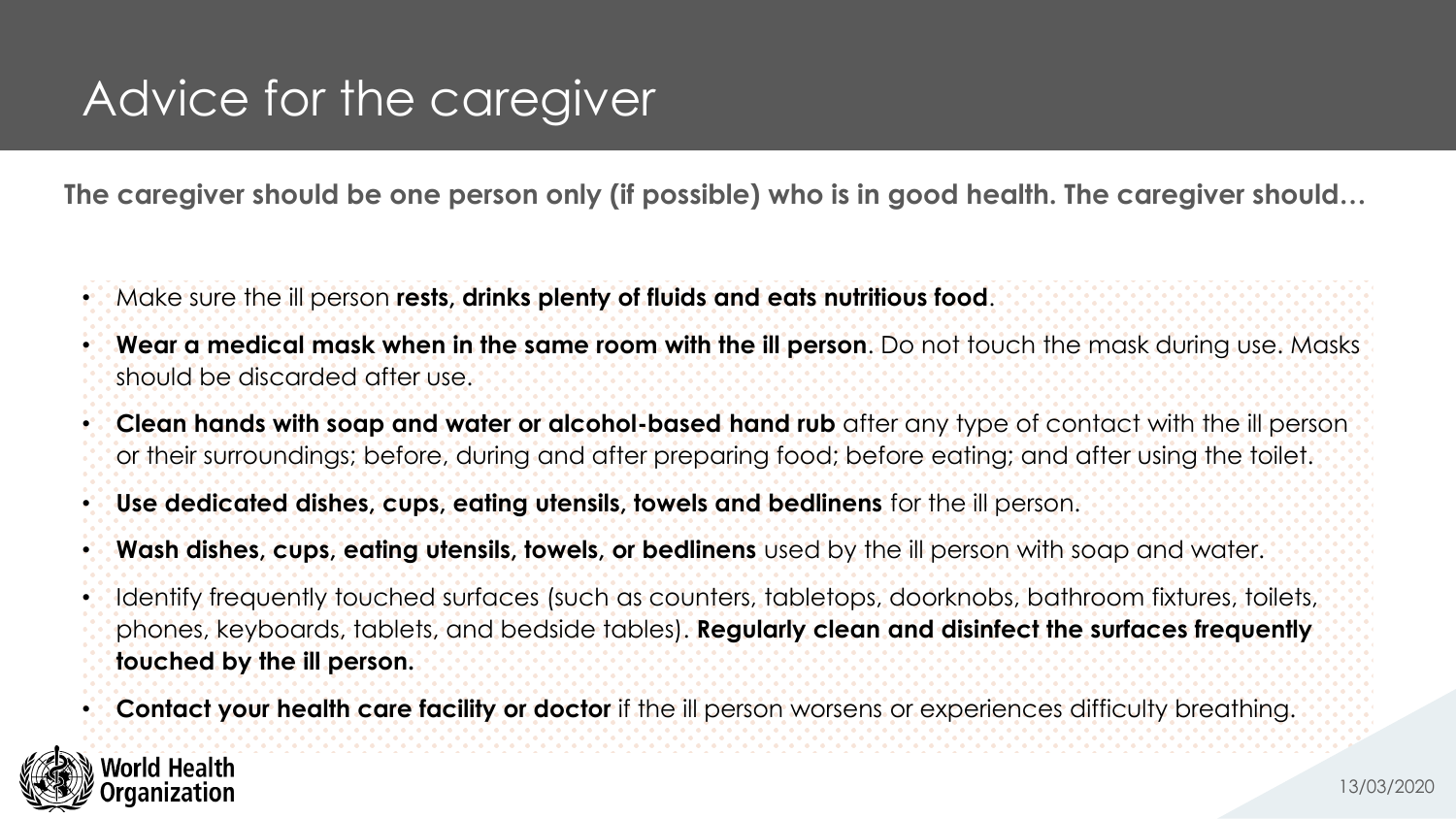# **Advice for the ill person**



Clean hands frequently with soap and water or with alcoholbased hand rub.



Stay at home; do not attend work, school or public places.



Rest, drink plenty of fluids and eat nutritious food.



Ideally stay in a separated room from other family members. If not possible, the ill person should keep a distance of at least 1 meter (3 feet) from others and wear a medical mask.



Sneeze or cough into a flexed elbow, or use a disposable tissue and discard it immediately into a closed bin.

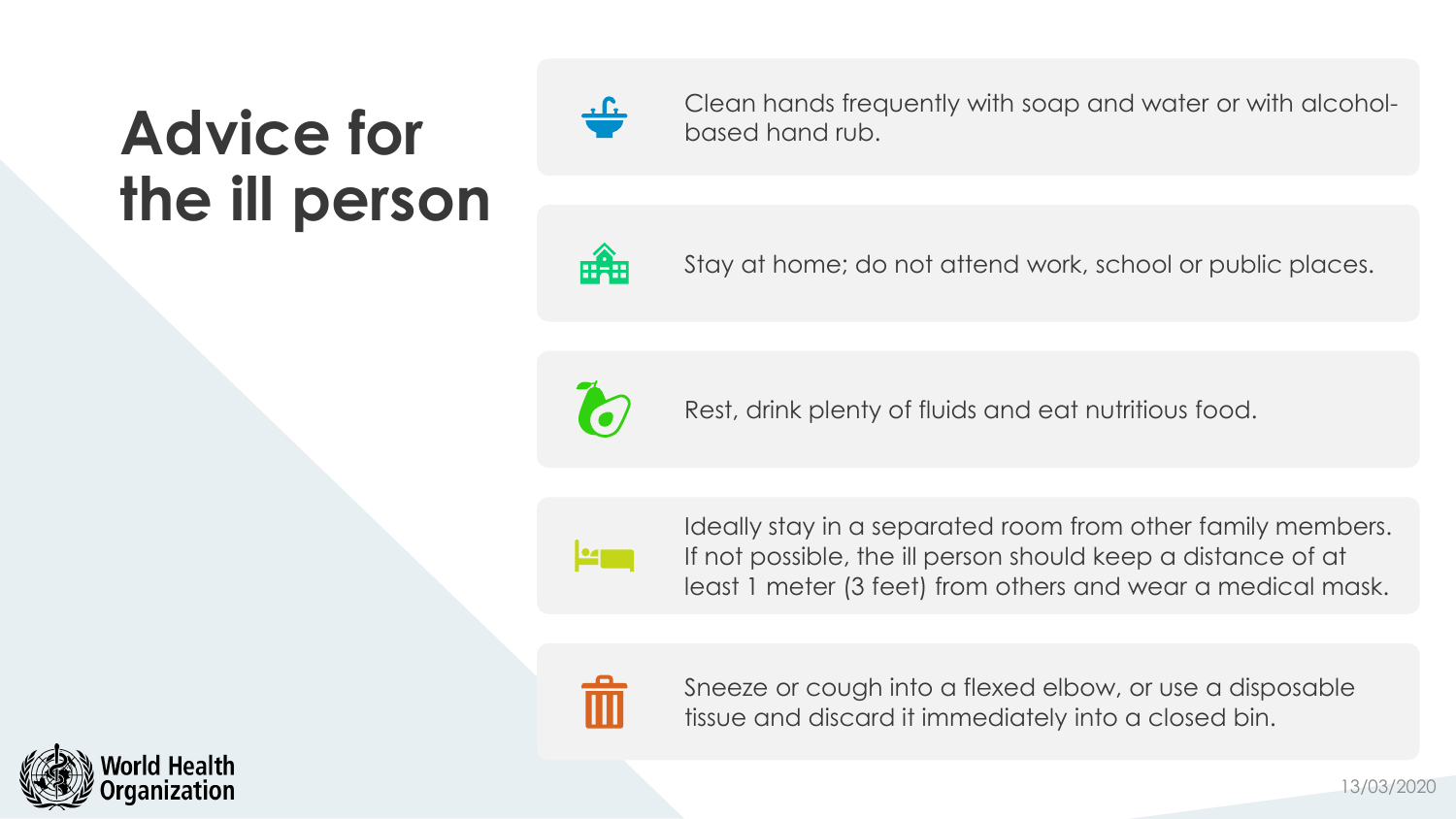# **Advice for all members of the household**









**Frequently** wash hands with soap and water, especially after:

- coughing or sneezing - before, during and after you prepare food -before eating - after using toilet

Avoid exposure to the ill person and avoid sharing items (e.g. eating utensils, dishes, drinks, towels).

Cover mouth and nose with flexed elbow or tissues when coughing or sneezing.

Monitor their health for symptoms like fever, cough, and difficulty breathing.